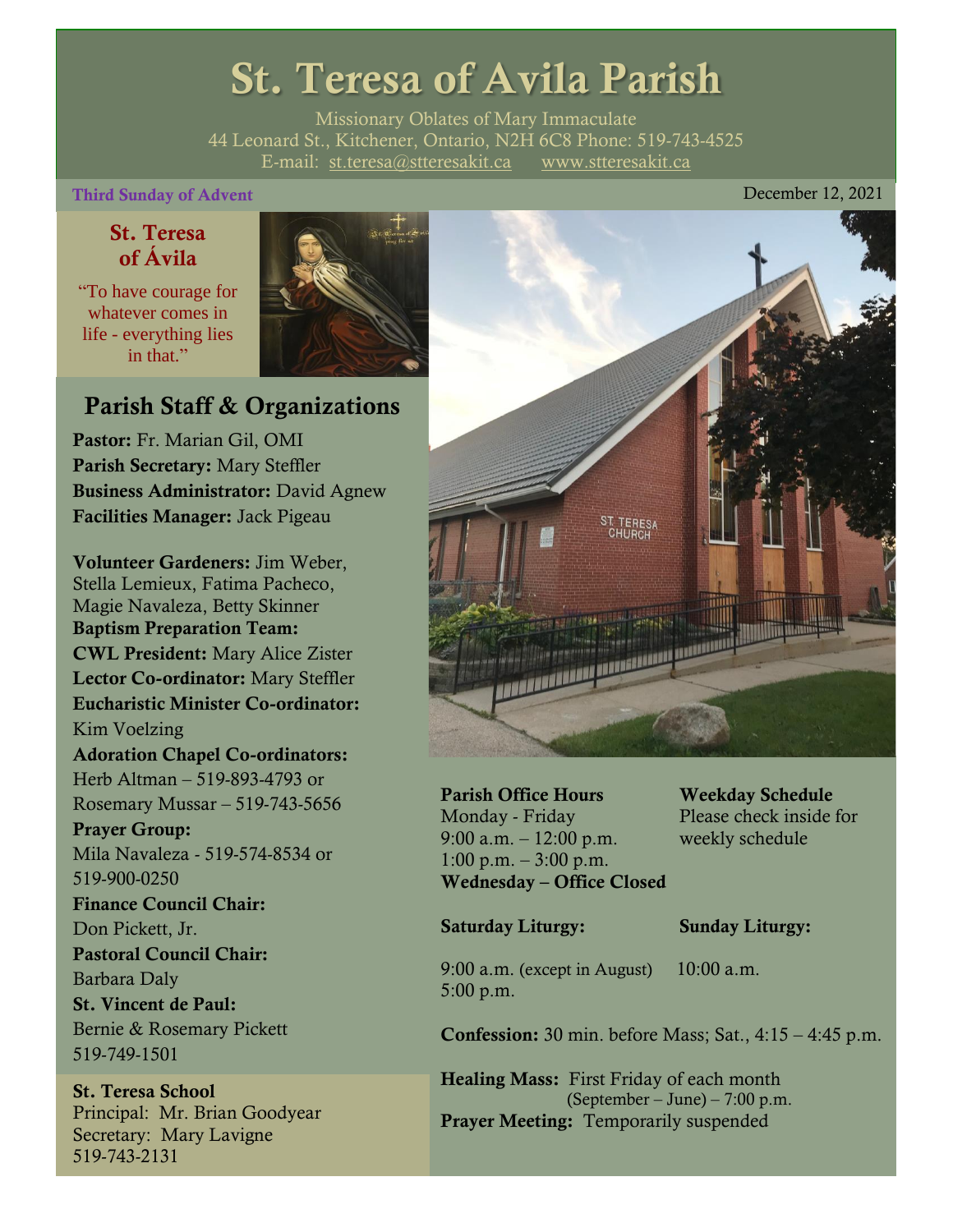# Third Sunday of Advent December 12, 2021

### Third Sunday of Advent

The third Sunday of Advent is also called Gaudete Sunday. Gaudete is a Latin word that means "rejoice." This name is taken from the entrance antiphon for Sunday's Mass, which is also echoed in today's second reading from Paul's letter to the Philippians. Some people mark this Sunday by lighting a pink candle instead of a purple one on their Advent wreath. It is a reminder that the Advent season is a season of joy because our salvation is already at hand.

### **A PRAYER FOR THE Third Sunday of Advent**

Joy-filled Giver of Life, let the anticipation of your birth fill us with overflowing joy. May our excitement and anticipation be a sign to the world that you are always near. Amen.

![](_page_1_Picture_6.jpeg)

This Sunday's Gospel (Luke 3:10-18) continues last week's focus on John the Baptist and his role in preparing the way for Christ. John tells his listeners that they cannot rely on their lineage as Israelites because children of Abraham can be raised up from stones. Repentance, rather, must be observable in one's actions. In today's Gospel reading, the crowds ask John the Baptist for specifics. What evidence of repentance is required? John replies by naming concrete actions: crowds should share their food and cloaks; tax collectors should be just; soldiers should act fairly.

**"The crowds, who were gathering to be baptized by John, asked him, "What should we do?" In reply John said to them, "Whoever has two coats must share with anyone who has none; and whoever has food must do likewise."** *Lk 3: 10 - 13*

When the crowd begins to wonder if John the Baptist might be the Messiah, John interprets his baptism and makes it clear that his ministry is in preparation for the Messiah. As you gather as a family, talk about the preparations your family is making during the season of Advent. Reflect together on these activities, not only on what you are doing but why you are choosing to do these things.

"In a state of grace, the soul is like a well of limpid water..." St. Teresa of Ávila

Diocese of Hamilton Prayer Calendar 2021

December 13 – Rev. Sam Restivo, C.R. December 14 – Rev. David Perrin December 15 – Congregation of the Most Holy Redeemer (C.Ss.R.) December 16 – Rev. Robert Bulbrook December 17 – Rev. Timothy Higgins December 18 – Rev. Lawrence Parent December 19 – Fourth Sunday of Advent

### Vocations

### Third Sunday of Advent December 12, 2021

Could God be calling you to be a priest, deacon, brother, or sister and announce the Good News to His People as John the Baptist did? Contact Bishop Wayne Lobsinger, Director of Vocations and Priestly Formation, Diocese of Hamilton, (905-528-7988).

[vocations@hamiltondiocese.com](mailto:vocations@hamiltondiocese.com)  <https://hamiltondiocese.com/vocations/>

# *Serra Prayer for Vocations*

O God, Who wills not the death of a sinner, but rather that he be converted and live, grant we beseech You, through the intercession of the Blessed Mary ever Virgin, Saint Joseph her spouse, Saint Junipero Serra, and all the saints, an increase of labourers for Your church, fellow labourers with Christ to spend and consume themselves for souls, through the same Jesus Christ, Your Son, Who lives and reigns with You in the unity of the Holy Spirit, One God forever and ever. Amen.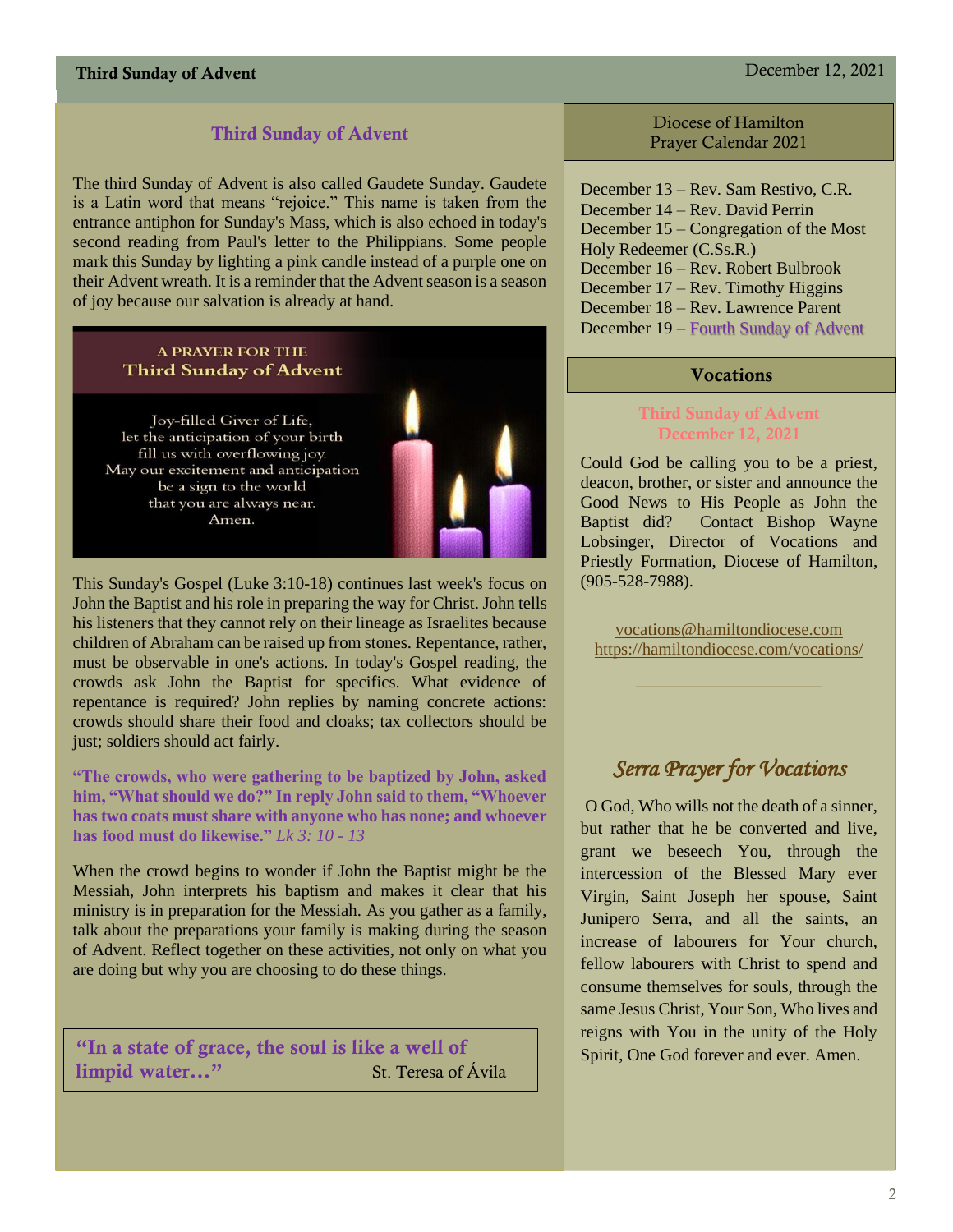Christmas Season – Mass Registration – Due to ongoing Covid protocols, we are requesting that you register for the Christmas Masses. Please call the parish office or click on the following link: [http://stteresakit.ca/?page\\_id=2434](http://stteresakit.ca/?page_id=2434)

# & Reconciliation – Important Dates:

December 12, 2021 at 10:00 a.m. - Holy Mass: "Actions speak louder than words" - Confirmation Candidates will present their projects. Each candidate will receive a Sunday Missal for Young Catholics.

December 15, 2021 at 7:00 p.m. - Catechetical Session 1: "Discovering the grace of prayer" (parents & candidates)

December 15, 2021 – Deadline for "Actions speak louder than words" to be handed in.

December 16, 2021 at 7:00 p.m. - Catechetical Session 1: "Discovering the grace of prayer" (parents & candidates)

December 19, 2021 - Holy Mass: "Actions speak louder than words" (presentation of projects that FC candidates selected as a way of building relationship with the parish)

Sunday, December  $12th - All$  are invited to bring your Baby Jesus figurines from your homes to Mass on Sunday, December 12th at the 10 a.m. Mass to be blessed as we too celebrate Bambinelli Sunday. After the blessing you are encouraged to take your 'Bambinelli' home and place it in a gift box, wrap the box and save it for Christmas. Let this be the first gift you open on Christmas Day - as you lay Jesus in the Manger, allow this moment to be a reminder of the great blessings we receive at Christmas.

The Divine Mercy Chapel is open for Adoration of the Most Blessed Sacrament, Monday to Friday, 9 a.m. to 8 p.m. Please see the Chapel Guidelines as you enter the chapel. To sign up, please call the parish office - 519-743-4525.

Offertory Collection – Please note that we have resumed the usual manner of taking up the collection, by the Ushers, during the Offertory, at Mass. Thank you for your continued generosity to our parish!

### **Mass Intentions December 13, 2021 – December 19, 2021**

Tuesday, December 14, 2021 – **7:00 p.m.**  *Memorial of Saint John of the Cross, Priest and Doctor of the Church* **+ Marlene Fritz –** *CWL*

Wednesday, December 15, 2021 – **8:30 a.m.** **Holy Souls –** *Moser Family*

Thursday, December 16, 2021 – **8:30 a.m. Intentions of Sharon & Jean-Guy Laforest –**  *Ken & Betty*

Friday, December 17, 2021 – **8:30 a.m.** **Holy Souls –** *Moser Family*

Saturday, December 18, 2021 –  **9:00 a.m.** – **Living & Deceased Members of the CWL –** *CWL*

 **5:00 p.m.** – **+ Ludwig Ceh** – *Theresa Ceh & Family*

Sunday, December 19, 2021 – **10:00 a.m.** – **Fourth Sunday of Advent** – Year C – **Parishioners of St. Teresa Parish** 

### Live-streaming on Zoom

The **10 a.m. Sunday Mass** will be live-streamed. To join Father, click on the following link:

### **Daily Readings:**

Lectors may find daily readings at this link:

### **Stewardship Report December 5, 2021**

Thank you to those who continue to remember the parish through financial donations - We appreciate your continued support!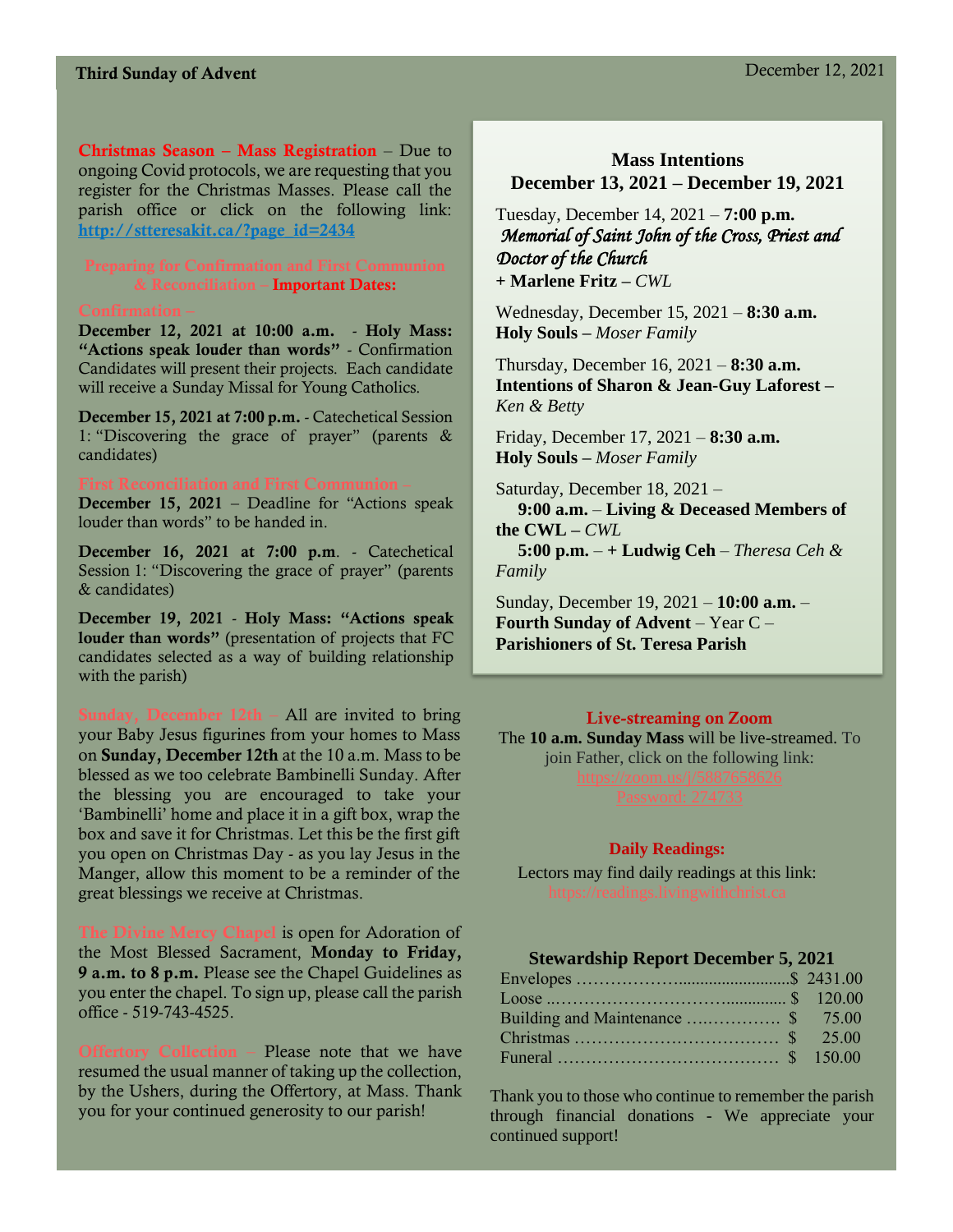# Third Sunday of Advent December 12, 2021

Mass Intentions for 2021 – The offering of Mass for the deceased, the sick, a personal intention, in thanksgiving, a special intention such as an anniversary, birthday, etc. is an act of deep faith and a most excellent way of remembering a loved one. Please call the parish office if you would like to request a Mass.

Our Parish Office is open Mon., Tues., Thurs. and Fri. from 9 a.m. – 3 p.m. Following diocesan protocols, admittance to the parish office is by appointment only and you are required to wear a mask. For an appointment, please call or email the parish office, 519-743-4525 or st.teresa@stteresakit.ca

**Donations for the year 2021 –** As we approach year end, we wish to remind you that the diocesan bookkeeping policy requires that parish books close on December 31, 2021. Any donations you wish to make for the 2021 taxation year must be submitted by December 31, 2021. Donations from businesses that would like to receive an income tax receipt for 2021 must be received at the parish office by December 31, 2021. Thank you for your generosity to the parish!

**Christmas Flowers** – Envelopes are available at the back of the church for those wishing to make a contribution to assist with the cost of the flowers and trees. Thank you for your generosity.

**Sunday Missals – 2021/2022 –** The Living with Christ Sunday Missals are available on the table at the back of the church or at the Parish Office. The charge is \$5. Please bring the exact change.

CWL Membership - the membership fee is \$25 and young ladies 16 and over are eligible to be members. For those who pay their membership by December 15, 2021 we will have a draw for a free membership. We welcome and appreciate the participation of young women.

Retirement/Nursing Homes - our ladies are resuming visits to those who are not able to attend Church services. At Christmas and Easter, Father Marian comes with us to attend to their spiritual needs as they request. Our visitors must be double vaccinated and practice all Covid protocols. Those we visit must not have any symptoms. If you know anyone who would like a visit or if you would like to help, please contact the parish office.

**Canadian Food for Children Collection -** This year we are collecting hygiene products for Canadian Food for Children. There is a desperate need for toothpaste, toothbrushes, shampoo and hand soap. Bins will be at the main entrance of the church for the next few weeks until Christmas. Please be generous to those who have so, so much less than we do.

Prayer Shawls Ministry - If you or anyone you know would like a blessed prayer shawl, hand-made by members of St. Teresa Parish, please contact the office and someone from the Prayer Shawl Ministry will contact you. Our CWL gives knitted and crocheted prayer blankets to newly baptized babies. All prayer shawls and blankets have been blessed by a priest. If you would like to help out by making prayer shawls, or baby blankets, please contact the office.

The Office for Evangelization and Catechesis has produced a video showcasing the wonderful ministry of our Diocesan University Chaplaincy Centres. To view: [https://hamiltondiocese.com/offices/evangelization](https://hamiltondiocese.com/offices/evangelization-catechesis/young-adult-ministry)[catechesis/young-adult-ministry](https://hamiltondiocese.com/offices/evangelization-catechesis/young-adult-ministry)

**The 2021 – 2023 Synod of Bishops** brings an invitation from Pope Francis to embark on a journey together. How can you get involved? Offer your thoughts on how we can deepen our communion in the Lord and how all members of the Church can participate more fully in its mission. Visit: [https://hamiltondiocese.com/synod/#about.](https://hamiltondiocese.com/synod/#about)

### *Christmas Midnight Mass Cathedral Basilica of Christ the King, Hamilton*

His Excellency, Bishop Douglas Crosby, OMI, will celebrate Midnight Mass on December 25, 2021. The Mass will be preceded by Carols at 11:30 p.m. on December 24, 2021. The Carols and the Mass will be shown live on Salt+Light Television and CHCH-TV. Admittance to the Cathedral for Midnight Mass is by **ticket only** – a limited number of tickets are still available by contacting the Cathedral at: (905) 522-5744.